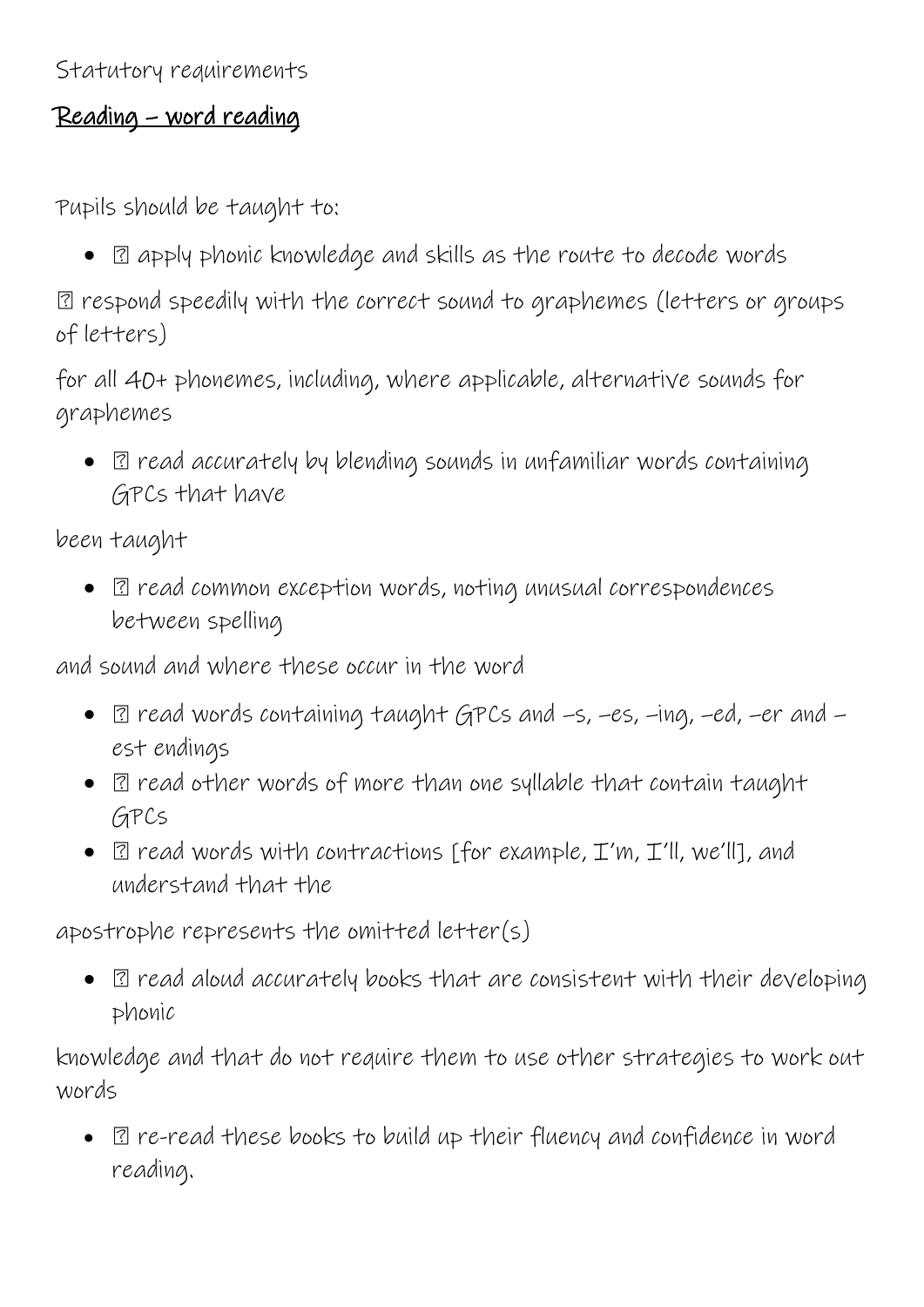Pupils should be taught to:

- $\Box$  apply phonic knowledge and skills as the route to decode words
- $\Box$  respond speedily with the correct sound to graphemes (letters or groups of letters)

for all 40+ phonemes, including, where applicable, alternative sounds for graphemes

 $\bullet$   $\Box$  read accurately by blending sounds in unfamiliar words containing GPCs that have

been taught

•  $\Box$  read common exception words, noting unusual correspondences between spelling

and sound and where these occur in the word

- $\bullet$   $\Box$  read words containing taught GPCs and  $-s$ ,  $-es$ ,  $-i$ ng,  $-ed$ ,  $-er$  and  $$ est endings
- $\Box$  read other words of more than one syllable that contain taught GPCs
- $\bullet$   $\Box$  read words with contractions [for example, I'm, I'll, we'll], and understand that the

apostrophe represents the omitted letter(s)

 $\bullet$   $\Box$  read aloud accurately books that are consistent with their developing phonic

knowledge and that do not require them to use other strategies to work out words

•  $\Box$  re-read these books to build up their fluency and confidence in word reading.

Writing – Spelling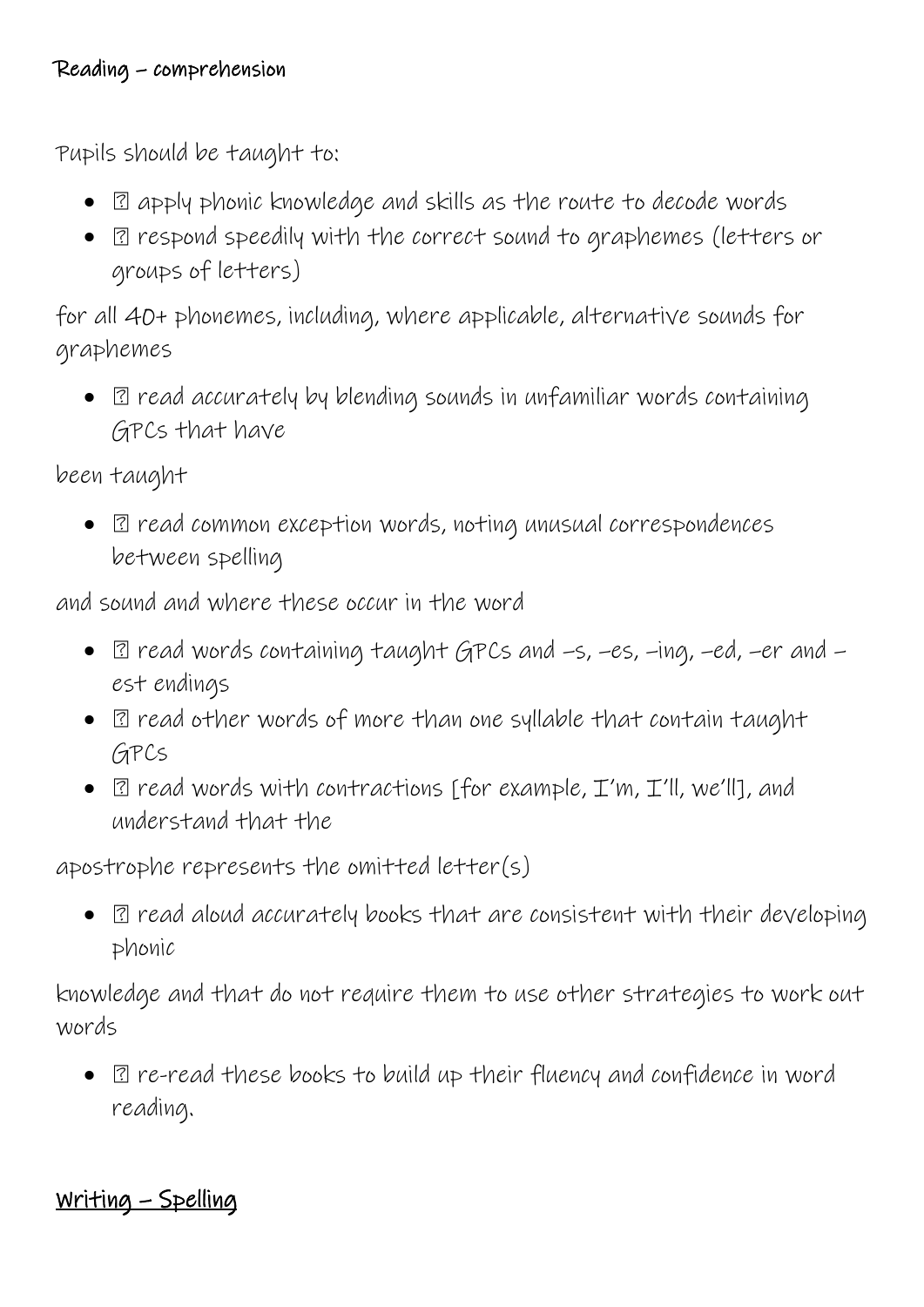Pupils should be taught to:

- **2** spell:
- 2 words containing each of the 40+ phonemes already taught
- **3** common exception words
- $\blacksquare$   $\blacksquare$  the days of the week
- name the letters of the alphabet:
- $\blacksquare$   $\blacksquare$  naming the letters of the alphabet in order
- $\blacksquare$   $\blacksquare$  using letter names to distinguish between alternative spellings of the same sound
- **2** add prefixes and suffixes:
- $\blacksquare$   $\boxtimes$  using the spelling rule for adding  $-$ s or  $-e$ s as the plural marker for nouns and the third person singular marker for verbs
- $\blacksquare$   $\blacksquare$  using the prefix un-
- 2 using -ing, -ed, -er and -est where no change is needed in the spelling of root

words [for example, helping, helped, helper, eating, quicker, quickest]

- apply simple spelling rules and guidance, as listed in English Appendix 1
- write from memory simple sentences dictated by the teacher that include words using

the GPCs and common exception words taught so far.

## Handwriting

Pupils should be taught to:

- $\bullet$   $\Box$  sit correctly at a table, holding a pencil comfortably and correctly
- $\Box$  begin to form lower-case letters in the correct direction, starting and finishing in the

right place

• **2** form capital letters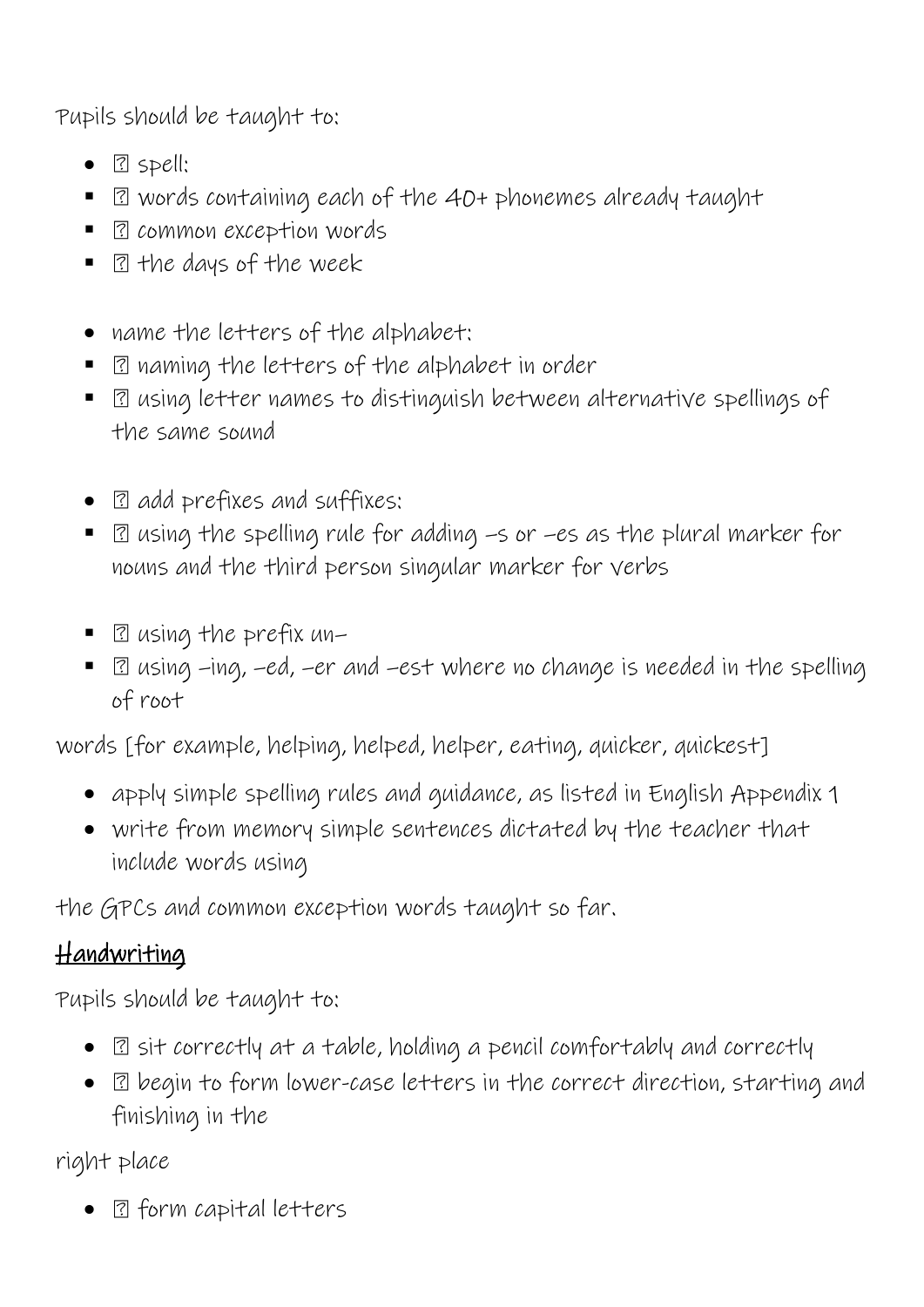- 2 form digits 0-9
- $\Box$  understand which letters belong to which handwriting 'families' (i.e. letters that are

formed in similar ways) and to practise these.

## Writing – composition

Pupils should be taught to:

- **P.** write sentences by:
- **B** saying out loud what they are going to write about
- **E** composing a sentence orally before writing it
- $\Box$  sequencing sentences to form short narratives
- $\Box$  re-reading what they have written to check that it makes sense
- $\Box$  discuss what they have written with the teacher or other pupils
- $\Box$  read aloud their writing clearly enough to be heard by their peers and the teacher

## Writing – vocabulary, grammar and punctuation

Pupils should be taught to:

- $\Box$  develop their understanding of the concepts set out in English Appendix 2 by:
- **El leaving spaces between words**
- $\blacksquare$   $\boxdot$  joining words and joining clauses using and
- **•**  $\Box$  beginning to punctuate sentences using a capital letter and a full stop, question

mark or exclamation mark

**E** asing a capital letter for names of people, places, the days of the week, and the

personal pronoun 'I'

• 2 learning the grammar for year 1 in English Appendix 2